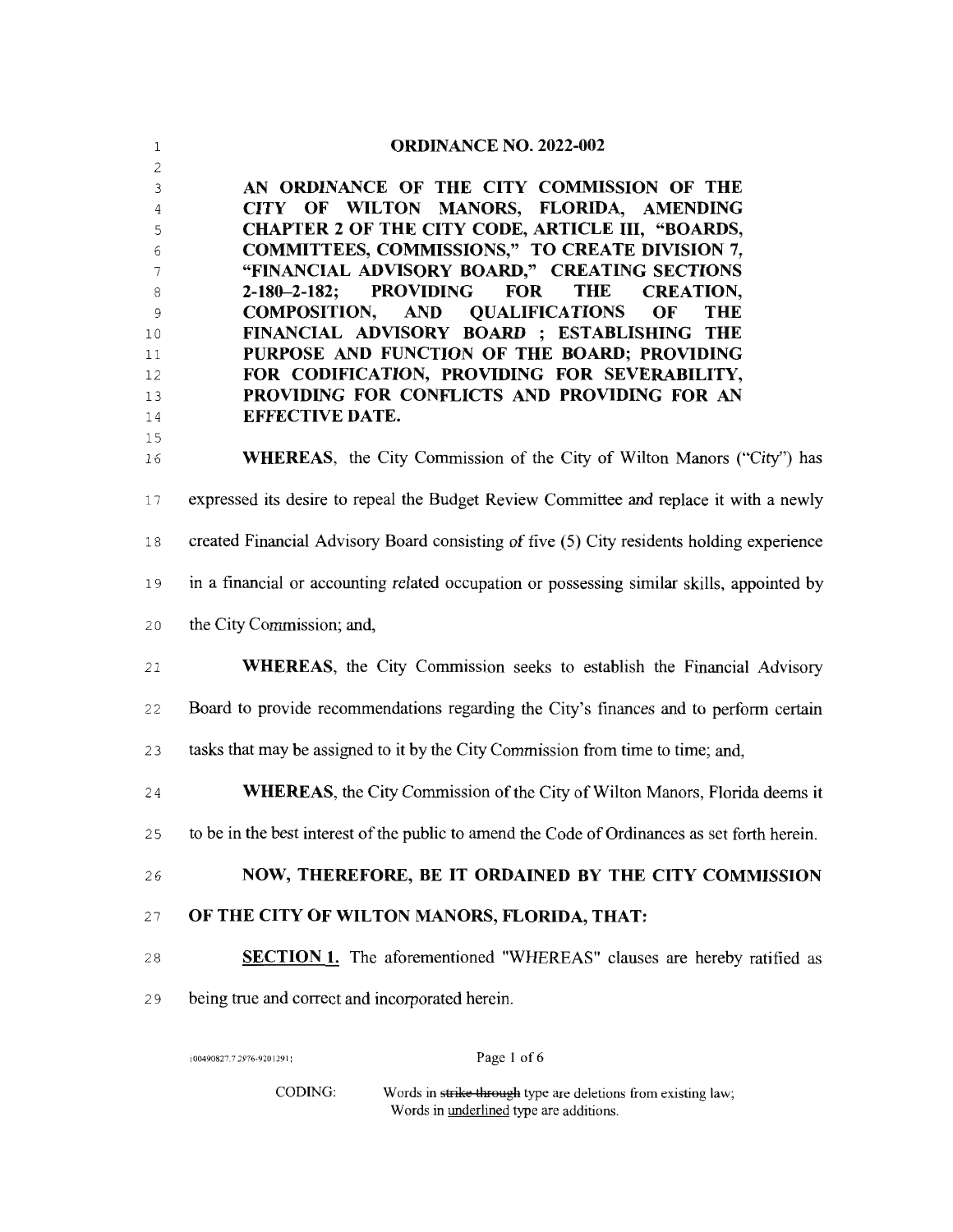1 **SECTION 2.** Resolution 1744 adopted on May 10<sup>th</sup>, 1994, establishing the 2 Budget Review Committee, as may have been amended, is hereby repealed.

<sup>3</sup>**SECTION** 3. Article ill of the City Code of the City of Wilton Manors, entitled 4 "Boards, Committees, Commissions," is amended by the creation of Division 7, entitled 5 "Financial Advisory Board," as follows:

## 6 **2-180.- Creation, Composition, and Qualifications.**

- <sup>7</sup>(a) There is hereby created and established the City of Wilton Manors ("City") 8 Financial Advisory Board ("Board") consisting of five (5) members appointed by 9 the City Commission. Experience in a financial related occupation or similar skills
- 10 and experiences is helpful.
- 11 (b) The presence of three (3) or more Board members shall constitute a quorum of the 12 Board.
- 13 (c) All members of the Board shall be appointed by the city commission. The 14 members of the Board shall serve on the Board without compensation and shall 1 5 not be reimbursed for travel, mileage, or per diem expenses for their Board 16 service.
- 1 7 (d) The current terms for members Michael Kalb, Van Gosselin, and William 18 Hayden are extended from December 31, 2024 to January 31, 2025. The terms
- 19 for the other two members to be appointed by the city commission shall expire
- 20 on January 31, 2024. Subsequent to the foregoing appointments, the term of
- 21 office for all members will be two (2) years and shall commence on February 1st

22 of the year in which the appointments are made.

{00490827.7 2976-92012911

Page 2 of 6

CODING: Words in strike through type are deletions from existing law; Words in underlined type are additions.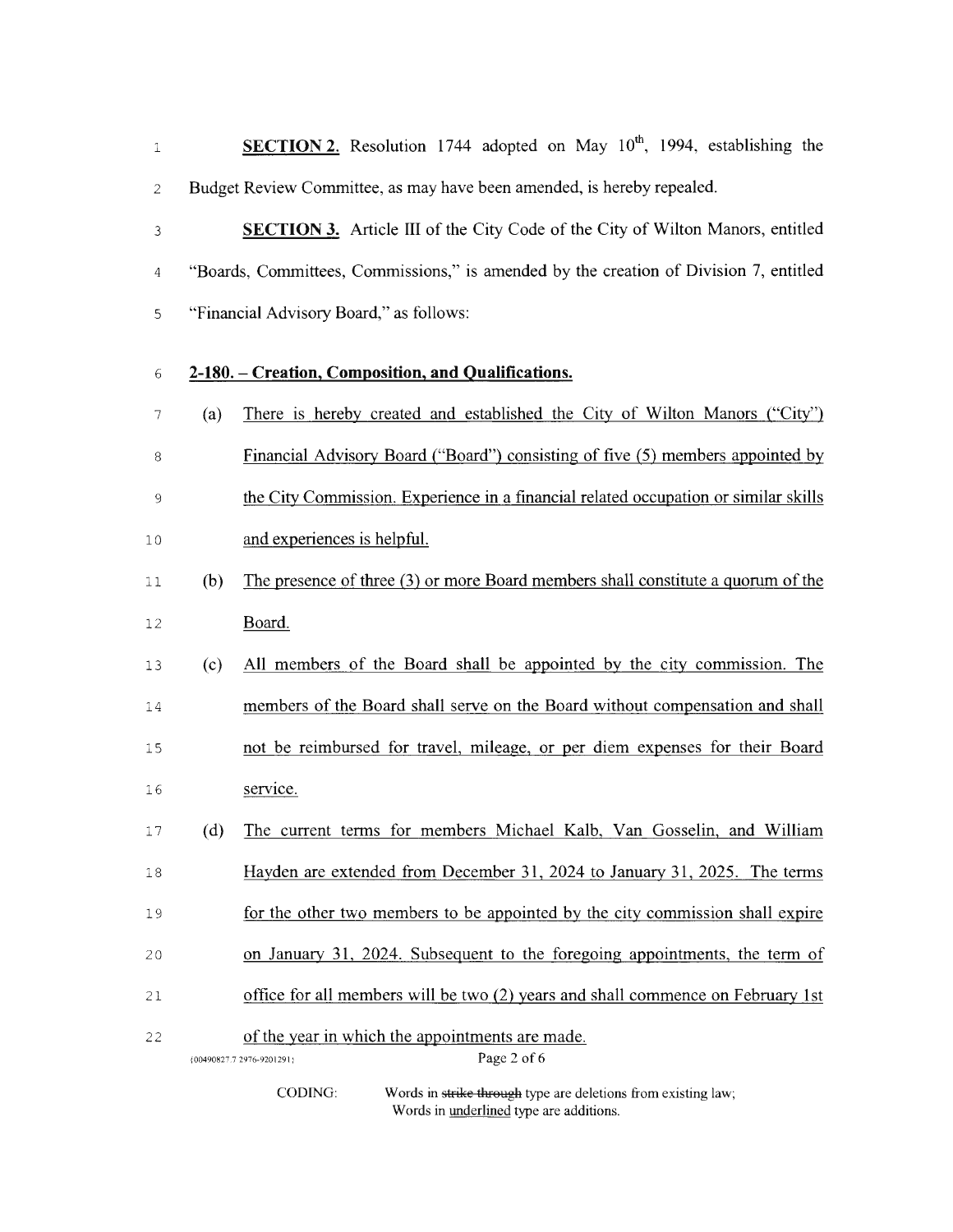| 1              | (e)                                                             | The members of the Board shall serve at the pleasure of the City Commission.        |  |  |
|----------------|-----------------------------------------------------------------|-------------------------------------------------------------------------------------|--|--|
| 2              |                                                                 | The Members of the Board may be removed at any time by a majority vote of the       |  |  |
| 3              |                                                                 | city commission.                                                                    |  |  |
| 4              | (f)                                                             | The Finance Director, or their designee, shall provide or designate necessary staff |  |  |
| 5              |                                                                 | support for the Board in coordination with the City Clerk's Office. The Finance     |  |  |
| 6              |                                                                 | Director, or their designee, shall attend the meetings of the Board as determined   |  |  |
| 7              |                                                                 | necessary by the City Manager and shall serve as the Board liaison. The City        |  |  |
| 8              |                                                                 | Manager and Finance Director shall serve on the Board in an ex-officio capacity.    |  |  |
| $\overline{9}$ | (g)                                                             | The Board officers shall consist of a chairperson, a vice-chairperson and such      |  |  |
| 10             |                                                                 | other officers as the Board deems necessary.                                        |  |  |
| 11             | 2-181. – Purpose and functions of the Financial Advisory Board. |                                                                                     |  |  |
| 12             | (a)                                                             | The purpose of the Board shall be to assist the City Commission in making           |  |  |
| 13             |                                                                 | recommendations to the City Manager and Finance Director regarding fiscal           |  |  |
| 14             |                                                                 | policies, financial reports, annual budgets and amendments, and other projects      |  |  |
| 15             |                                                                 | having significant impact on the City as determined by the City Commission or       |  |  |
| 16             |                                                                 | City Manager.                                                                       |  |  |
| 17             | (b)                                                             | The Board shall meet as determined necessary by the City Manager, at a minimum      |  |  |
| 18             |                                                                 | of quarterly.                                                                       |  |  |
| 19             | (c)                                                             | The Board shall perform the functions hereafter mentioned:                          |  |  |
| 20             |                                                                 | Review the City's annual financial report and external audit, meet with the<br>1.   |  |  |
| 21             |                                                                 | financial<br>discuss<br>the<br>annual<br>report,<br>and<br>Auditor<br>to<br>prepare |  |  |
| 22             |                                                                 | recommendations as needed;                                                          |  |  |
|                | Page 3 of 6<br>{00490827.7 2976-9201291}                        |                                                                                     |  |  |

CODING: Words in strike through type are deletions from existing law;

Words in underlined type are additions.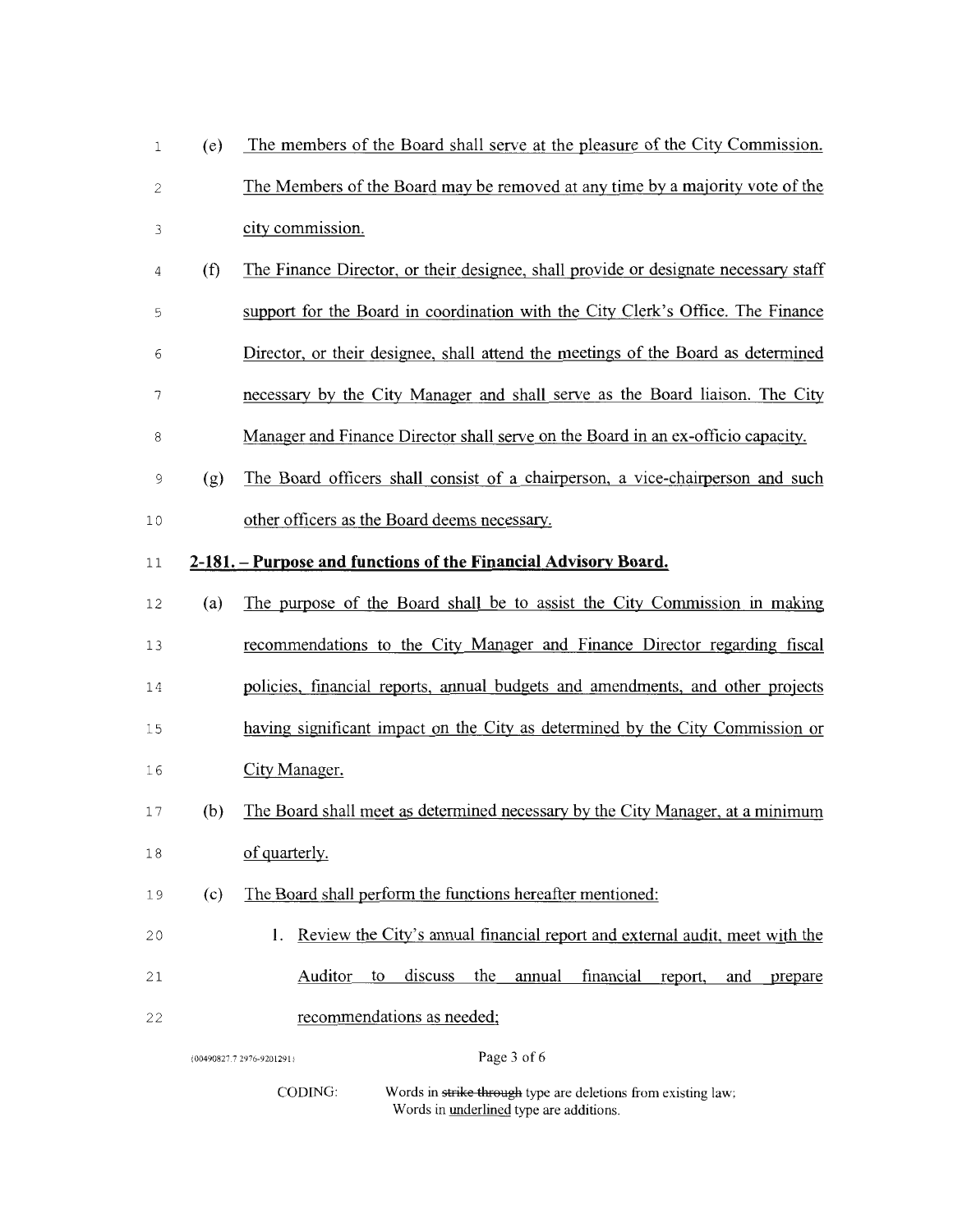| 1  | Review quarterly financial reports and budget amendments;<br>2.                          |  |  |
|----|------------------------------------------------------------------------------------------|--|--|
| 2  | Review fiscal policies and any proposed changes;<br>3.                                   |  |  |
| 3  | Review updates on budget process, including proposed changes;<br>4.                      |  |  |
| 4  | Review recommended annual budget and prepare recommendations with a<br>5.                |  |  |
| 5  | view towards recommendations on format, content, and development of                      |  |  |
| 6  | the budget; and,                                                                         |  |  |
| 7  | Prepare reports or special projects as may be directed by the City<br>6.                 |  |  |
| 8  | Commission, City Manager, or Finance Director from time to time.                         |  |  |
| 9  | Nothing in this division shall be construed as authorizing and empowering<br>7.          |  |  |
| 10 | the Board to create any liabilities of any nature, financial or otherwise,               |  |  |
| 11 | upon the city and the powers of the Board are limited to advisory only.                  |  |  |
| 12 | Any recommendations of the Board shall be in the form of a written<br>(d)                |  |  |
| 13 | recommendation of the Board, signed by the Board Chairperson, who shall                  |  |  |
| 14 | present the recommendation of the Board to the City Commission.                          |  |  |
| 15 | <b>SECTION 4. Codification.</b> It is the intention of the City Commission of the        |  |  |
| 16 | City of Wilton Manors, and it is hereby ordained that the provisions of this Ordinance   |  |  |
| 17 | shall become and be made a part of the Code and Ordinances of the City of Wilton         |  |  |
| 18 | Manors, Florida, and that Sections of this Ordinance may be renumbered, re-lettered and  |  |  |
| 19 | the word "Ordinance" may be changed to "Section," "Article," or such other word or       |  |  |
| 20 | phrase in order to accomplish such intention.                                            |  |  |
| 21 | <b>SECTION 5.</b> Severability. If any clause, section, or other part of this            |  |  |
| 22 | Ordinance shall be held by any court of competent jurisdiction to be unconstitutional or |  |  |
|    | Page 4 of 6<br>{00490827.7 2976-9201291}                                                 |  |  |

CODING:

Words in strike through type are deletions from existing law; Words in **underlined** type are additions.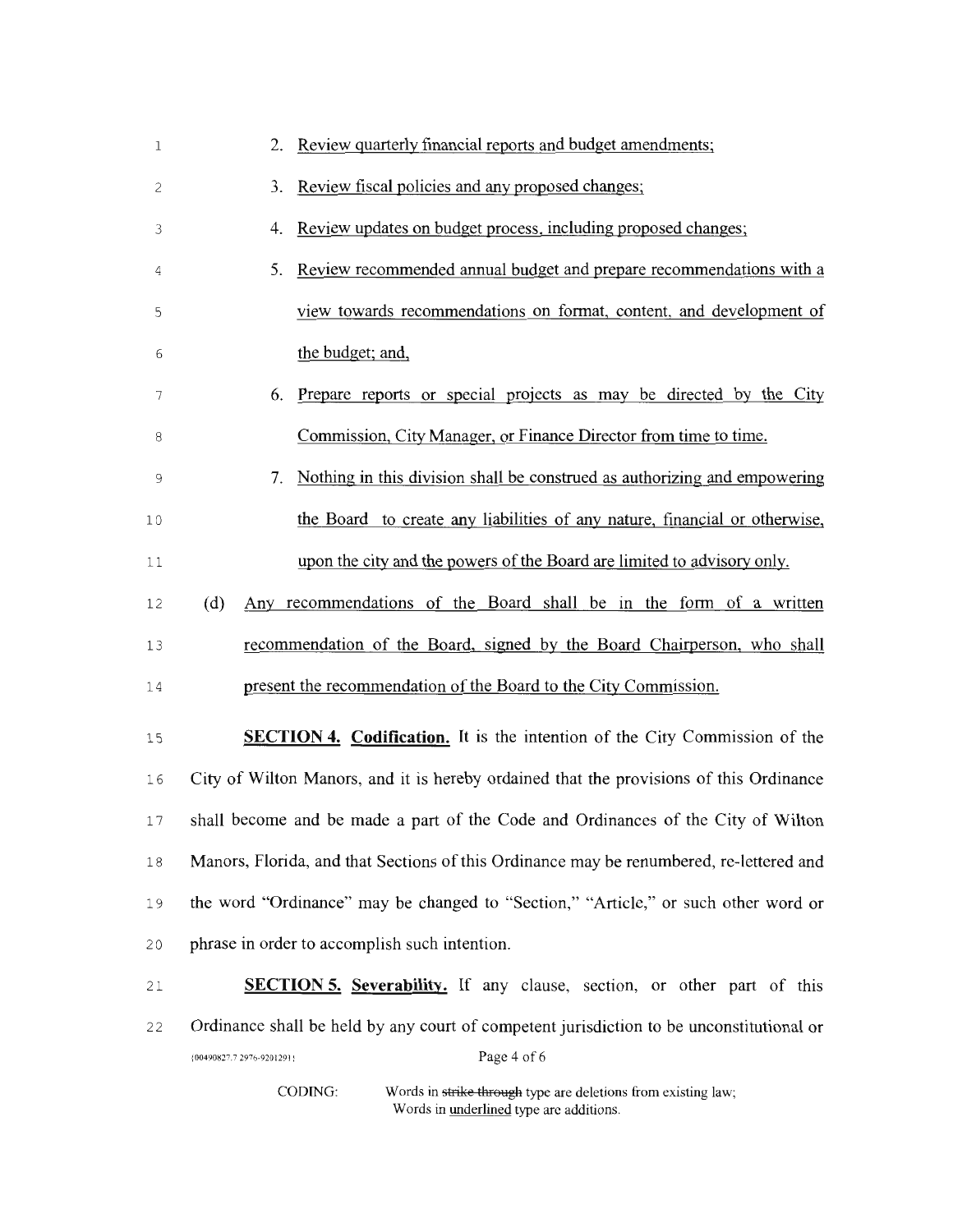1 invalid, such unconstitutional or invalid part shall be considered as eliminated and in no

2 way affecting the validity of the other provisions of this Ordinance.

3 **SECTION 6. Conflicts.** That all Ordinances or parts of Ordinances, 4 Resolutions, or parts of Resolutions in conflict herewith, be and the same are repealed to

5 the extent of such conflict.

## 6 **SECTION 7. Effective Date.** That this Ordinance shall take effect immediately

7 upon adoption.

| 8  |                        | PASSED ON FIRST READING BY THE CITY COMMISSION OF THE CITY                 |
|----|------------------------|----------------------------------------------------------------------------|
| 9  |                        | OF WILTON MANORS, FLORIDA, THIS $25^{4h}$ DAY OF JANUARY, 2022.            |
| 10 |                        |                                                                            |
| 11 |                        | PASSED AND ADOPTED ON SECOND AND FINAL READING BY THE CITY                 |
| 12 |                        | COMMISSION OF THE CITY OF WILTON MANORS, FLORIDA THIS $\mathbb{S}^{4\ell}$ |
| 13 | DAY OF February, 2022. |                                                                            |
| 14 |                        |                                                                            |
| 15 |                        | CITY OF WILTON MANORS, FLORIDA                                             |
| 16 |                        |                                                                            |
| 17 |                        |                                                                            |
| 18 |                        | By:                                                                        |
| 19 |                        | SCOTT NEWTON, MAYOR Y                                                      |
| 20 |                        |                                                                            |
| 21 | ATTEST:                | RECORD OF COMMISSION VOTE: 1ST                                             |
| 22 |                        | Reading                                                                    |
| 23 |                        |                                                                            |
| 24 |                        |                                                                            |
| 25 |                        |                                                                            |
| 26 | FAITH LOMBARDO         | <b>MAYOR NEWTON</b>                                                        |
| 27 | <b>CITY CLERK</b>      | <b>VICE MAYOR ROLLI</b>                                                    |
| 28 |                        | <b>COMMISSIONER BRACCHI</b>                                                |
| 29 |                        | <b>COMMISSIONER CAPUTO</b>                                                 |
| 30 |                        | <b>COMMISSIONER RESNICK</b>                                                |
| 31 |                        |                                                                            |

{00490827.7 2976-9201291}

Page 5 of 6

CODING:

Words in strike through type are deletions from existing law; Words in underlined type are additions.